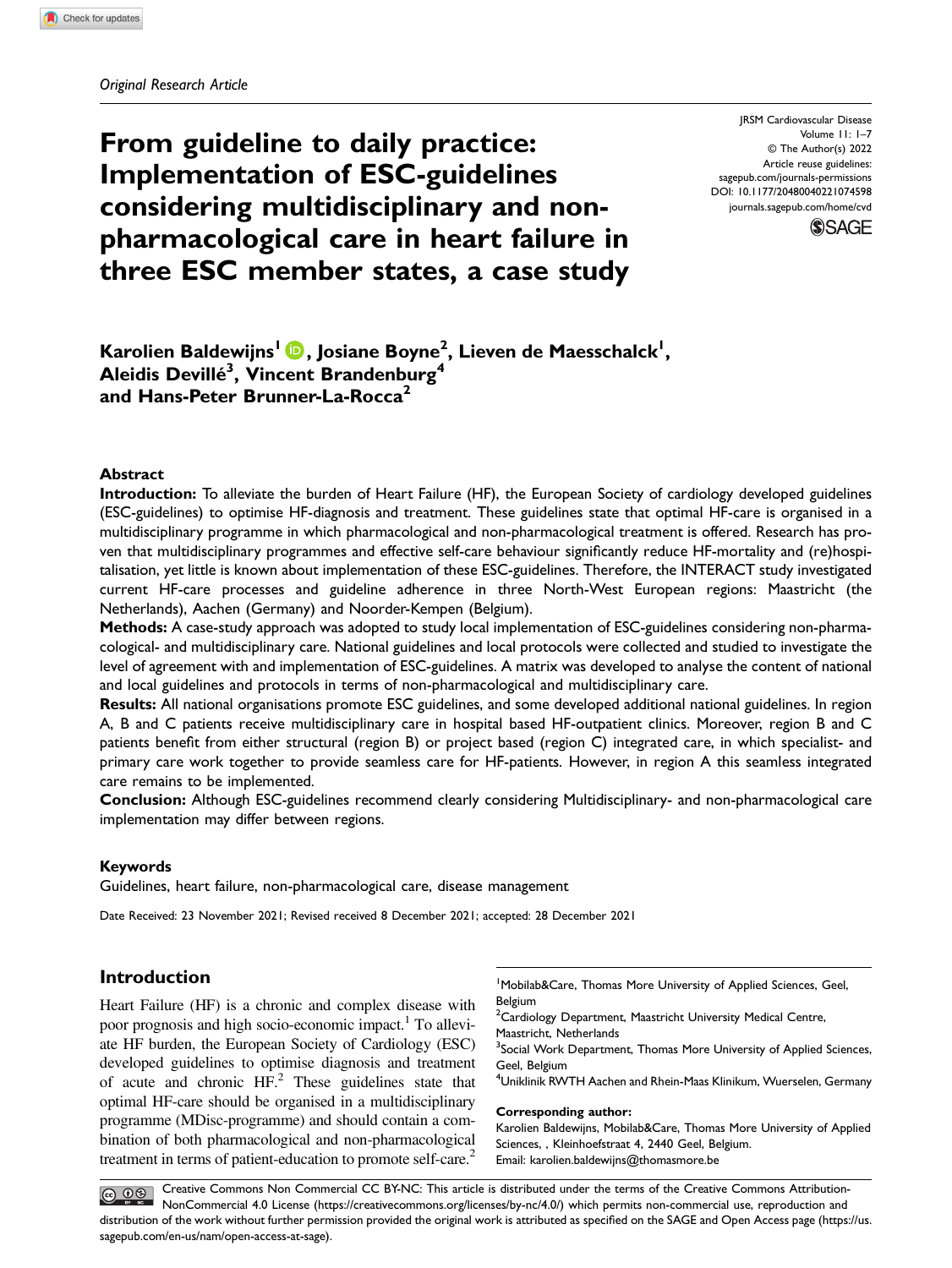It has been proven that MDisc-programmes lead to an increase of evidence-based therapies.<sup>3</sup> Effective MDisc-programmes consist of a number of critical elements such as a well-trained seamlessly interacting multidisciplinary team<sup>2,4</sup> with low-threshold accessibility, the presence of HF-outpatient clinics, and guideline adherence.<sup>2,5,6</sup> Seamless HF-care throughout all levels of care is of utmost importance to tackle the challenges that HF imposes on patients, their caregivers and healthcare. $2,6$ 

Table 1. HF-guidelines in the Netherlands, Belgium and Germany in relation to their importance.

| Guidelines   |                                                                                 |                                                                                                                                                                                            |                                                                                                                                                        |  |  |  |
|--------------|---------------------------------------------------------------------------------|--------------------------------------------------------------------------------------------------------------------------------------------------------------------------------------------|--------------------------------------------------------------------------------------------------------------------------------------------------------|--|--|--|
|              | Belgium                                                                         | the Netherlands                                                                                                                                                                            | Germany                                                                                                                                                |  |  |  |
| Cardiologist | ESC<br>guidelines<br>(2016)                                                     | <b>ESC 2016</b><br>guidelines<br>National<br>Transmural<br>Protocols (LTA)<br>(2015)<br>Multidisciplinairy<br>Guideline Heart<br>Failure (2010)<br>NHG-standard<br>Heart Failure<br>(2010) | ESC<br>guidelines<br>(2016)<br><b>ESC Pocket</b><br>Guidelines<br>(2016)                                                                               |  |  |  |
| GP's         | Guidelines<br>Domus<br>Medica/<br>SSMG<br>(2010)<br>ESC<br>guidelines<br>(2016) | NHG-standard<br>Heart Failure<br>(2010)<br>National<br>Transmural<br>Protocols (LTA)<br>(2015)<br>ESC guidelines<br>(2016)                                                                 | <b>ESC Pocket</b><br>Guidelines<br>(2016)<br>National<br>Health Care<br>guideline<br>Chronic<br>Heart Failure<br>(2019)<br>ESC<br>guidelines<br>(2016) |  |  |  |
| HFN          | <b>ESC</b><br>guidelines<br>(2016)                                              | National<br>Transmural<br>Protocols (LTA)<br>(2015)<br>ESC guidelines<br>(2016)<br>Multidisciplinary<br>Guideline Heart<br>Failure (2010)<br>NHG-standard<br>Heart Failure<br>(2010)       | ESC<br>guidelines<br>(2016)                                                                                                                            |  |  |  |

Guidelines are presented in order of their importance for each particular profession meaning the first guideline is mostly used, the second less and the third even more less. NHG-standard: Nederlandse Huisartsen Genootschap Standaard.

Within ESC-guidelines, MDisc-management programmes receive a Class IA recommendation, meaning that there is ample evidence that these programmes have a significant impact on clinical outcome.<sup>2</sup> Moreover according to these guidelines, successful MDisc-management programmes are designed to improve outcomes through structured follow-up with patient education, optimizing medication, psychosocial support and improved access to care.<sup>2</sup> Furthermore, an overview of characteristics and components of MDisc-management programmes is provided.<sup>2</sup>

Self-care support and education are considered key components of these MDisc-programmes.<sup>2</sup> Effective self-care leads to a decrease in mortality, rehospitalisation, symptom burden and distress, and an increased quality of life  $(QoL)$ .<sup>7–9</sup> In fact, effective self-care may be as beneficial as pharmacological therapy.<sup>7</sup>

Therefore, ESC-guidelines formulate 12 key topics and self-care skills that patient education should include, but little is known about national and local implementation of these recommendations. Therefore, the Improving kNowledge Transfer to Efficaciously Raise the level of Contemporary Treatment in Heart Failure study (INTERACT-in-HF study) investigated current processes of HF-care and guideline adherence in three North-West European regions in the Netherlands, Belgium and Germany.<sup>1</sup>

### **Methods**

The purpose of this study was to obtain an in-depth understanding of the implementation of ESC guidelines regarding MDisc-care and non-pharmacological therapy in HF-patients within the three INTERACT-regions. To do so, a case-study approach as method to explore, analyse and understand important issues related to this implementation was adopted.<sup>10,11</sup> In total six cases were selected. Each selected case had a close relation with the INTERACT-in-HF study.

Therefore, data was collected in two consecutive phases: Firstly, representatives of national medical and nursing cardiovascular associations were consulted via e-mail to inquire about national HF-guidelines in terms of MDisc-care, patient education and self-care support.

Secondly, to study local implementation of ESC and/or national guidelines an internet search took place and researchers reached out to regional healthcare facilities and to HF-care professionals via e-mail. These professionals were asked to provide information and/or documents considering the organisation of HF-care in their organisation. The acquired documents were studied by two researchers (KB and JB) and screened for keywords and topics related to MDisc- and integrated care and nonpharmacological care.

Consecutively, to verify online information researchers consulted project managers or staff members. If written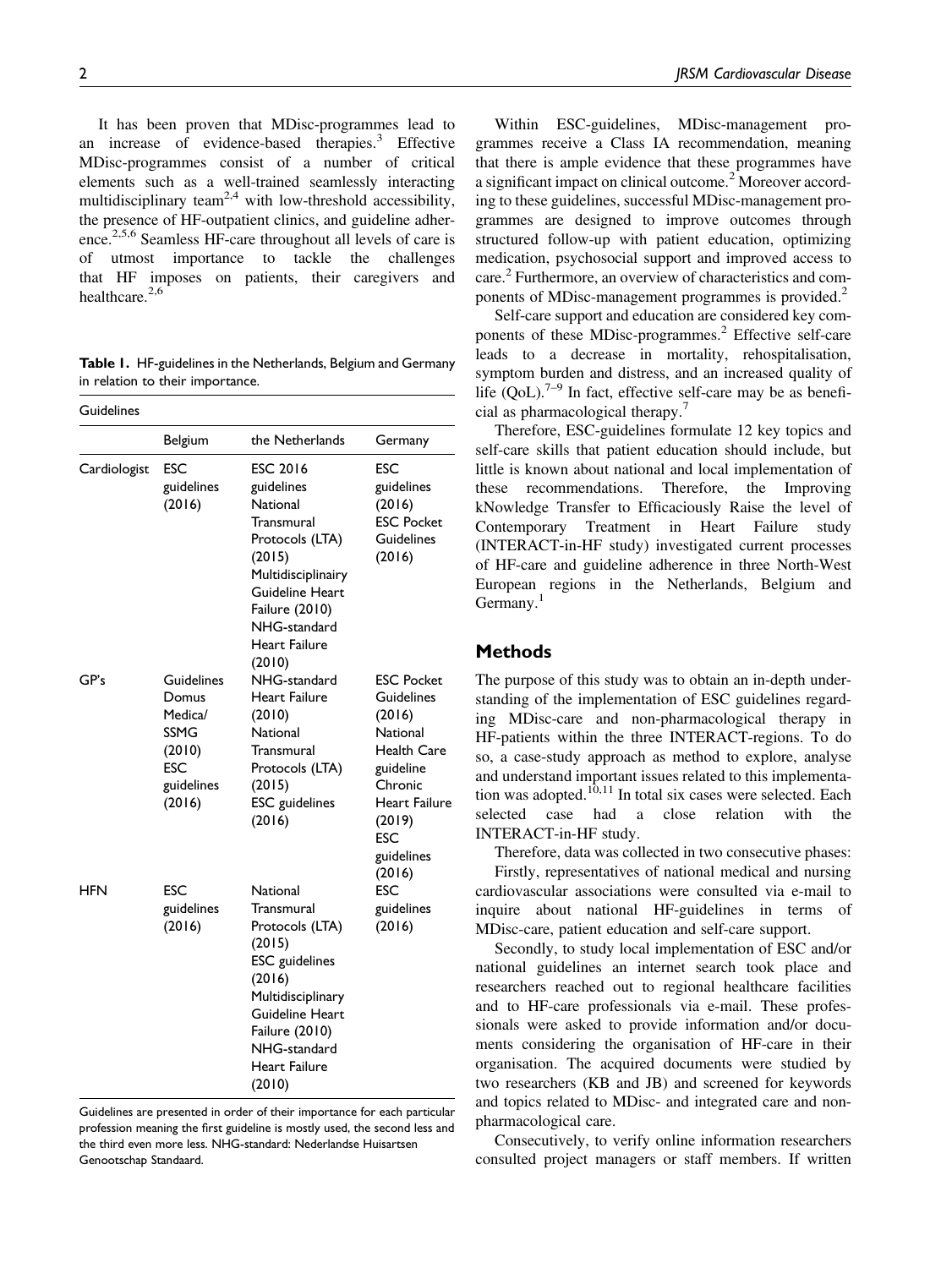care-protocols in terms of (non-pharmacological) HF-care were lacking this was discussed with local HF-specialists. These interviews took place in September 2020. Furthermore, an short interview guide was developed to discuss the organisation of non-pharmacological care.

To analyse the content of all documents and interviews into detail, a matrix was developed. This matrix represents all MDisc- and non-pharmacological care topics explicitly addressed in the various investigated national documents or mentioned by local HF-specialists during their interview.

The INTERACT-study was approved by the Ethics committees of Maastricht University Medical Centre (reference number: 124074) of the University Medical Centre of Antwerp (reference number: UC UZA 14/6/54) and the University of Aachen (reference number: EK023/13) and complies with the Declaration of Helsinki.

# **Results**

### National guidelines

The search for national guidelines revealed that national cardiovascular organisations, national organisations for primary care physicians and national organisations of cardiovascular nurses promote ESC guidelines to their members. Additionally, as shown in Table 1, several organisations provide their members with national guidelines based on either ESC 2016, ESC 2012 or ESC 2008 guidelines.

The content of these guidelines in terms of MDisc-care and patient education is summarized in Table 2 showing differences between different guidelines and as compared with the ESC guidelines.

MDisc-care and non-pharmacological care in The Netherlands. All national HF-guidelines in the Netherlands provide a framework for MDisc-cooperation based on the characteristics and components of MDisc-programmes as defined in ESC guidelines. Furthermore, they discuss several key topics for patient education and self-care support described in ESC guidelines. However, education concerning implanted devices is not discussed and other topics such as sleep and sexual activity are discussed in one or two national guidelines. Moreover, one national guideline discusses driving and pregnancy, both of which are no topics in the ESC-guidelines (Table 2).

MDisc-care and non-pharmacological care in Belgium. The Belgian organisation for primary care physicians has developed CHF-guidelines, in which the effectiveness of MDisc-programmes, the role of GP's in terms of HF and several of the key topics for patient-education and self-care support are discussed. Yet, these guidelines do not include topics concerning definition and aetiology of HF, symptom monitoring, implanted devices, travel and sleep (Table 2).

Moreover, no disease management programme for HF (DMP-HF) is yet in place in Belgium.<sup>12–14</sup> Discussion with Belgian HF-professionals revealed that since September 2019 a learning HealthCare NetworkHF has been established to facilitate implementation of multidisciplinary and transmural HF-care in Belgium.<sup>15</sup>

MDisc-care and non-pharmacological care in Germany. Both guidelines of the German Cardiovascular association and the German association for primary care physicians discuss MDisc-care and patient education in terms of lifestyle adjustments and self-care support. The guidelines of the German Cardiovascular association summarizes ESC-recommendation. The guidelines of the German Association of Primary Care Physicians discuss MDisc-care in terms of revalidation, and most topics that should be included in patient education. Topics concerning definition and aetiology of HF, travel and sleep are not included (Table 2).

Moreover, the German Cardiovascular association has, together with the German association for thoracal and cardiovascular surgery and the German association of cardiologists in private practise, developed quality criteria for integrated care, in which three levels of HF-care are defined. For each level the criteria for accreditation in terms of facilities, equipment and staffing are determined. All accredited organisations in one region form a regional integrated HF care network.<sup>16</sup>

Additionally, German HF-professionals informed the principal investigator that in 2018, the German Government approved a national disease management programme (DMP) Heart Failure (DMP-HF) in which patients receive specialist- and MDisc-care and patient education. However, this DMP-HF has yet to be implemented.

### Local implementation of guidelines

Region A. In region A, one hospital has been accredited as an interregional specialized HF-centre, meaning that it offers high level specialist and MDisc-care to HF-patients. An interview with a local HF-professional revealed that within the HF-outpatient clinic follow-up is provided by cardiologists and HFN. At the moment, no written protocol considering non-pharmacological treatment is agreed upon. However, cardiologists educate patients considering fluid, weight and salt-intake. If necessary, patients receive support in their pharmacological therapy adherence by HFN (Table 3). Since other healthcare facilities in the region have yet to be accredited as HF-centre, structural integrated care as described in the integrated care path is not yet part of HF-care in the entire region. Communication and exchange information considering patient cases takes place in direct contacts between GP's and cardiologists.

Region B. In region B, a working group consisting of representatives of the HF-team and of primary care caregivers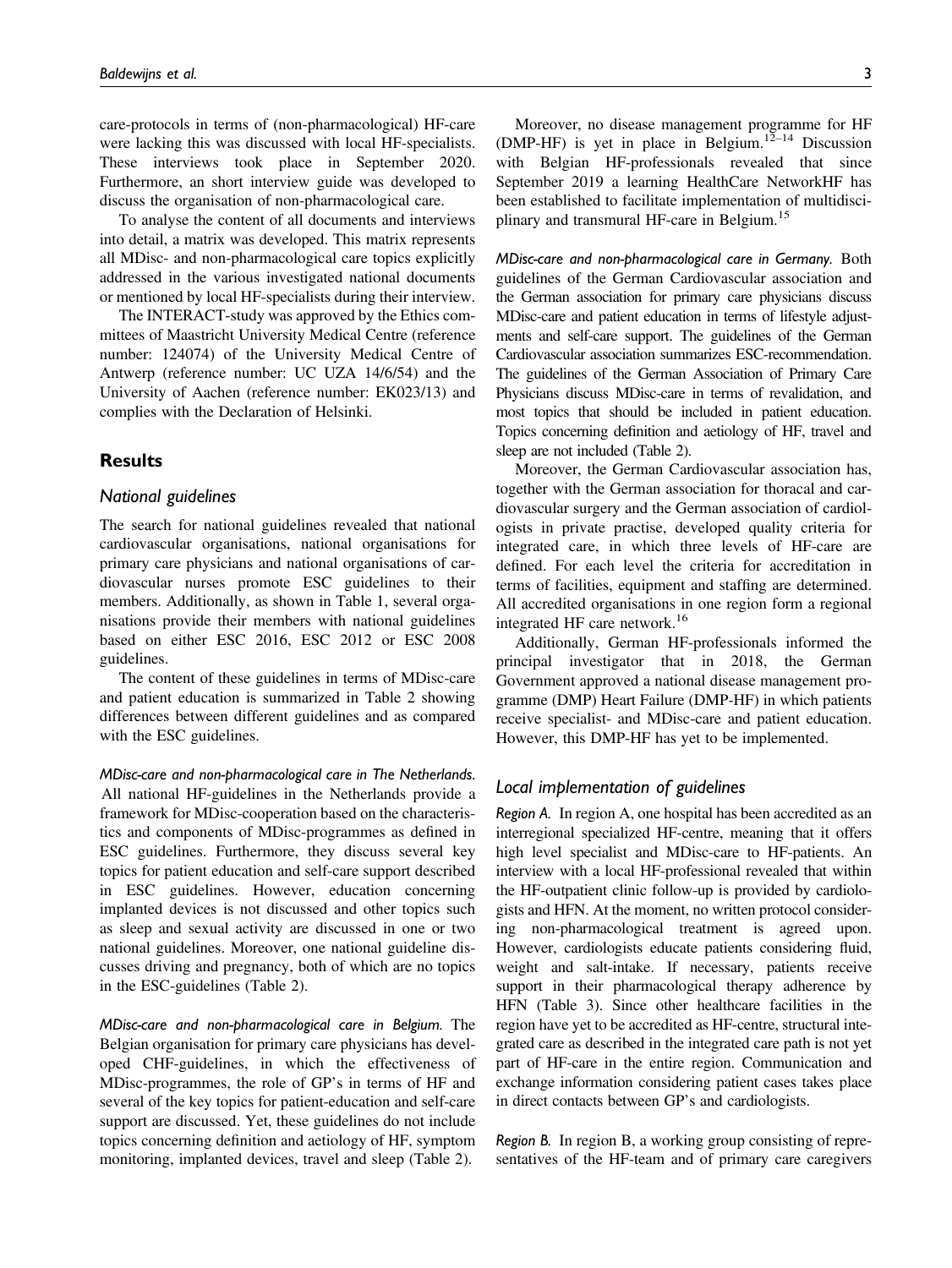|                                                                           |                             | the Netherlands                       |                                      |                              | Belgium                             | Germany                            |                                                           |
|---------------------------------------------------------------------------|-----------------------------|---------------------------------------|--------------------------------------|------------------------------|-------------------------------------|------------------------------------|-----------------------------------------------------------|
|                                                                           | <b>ESC</b><br>HF-guidelines | National<br>Trans-mural<br>Proto-cols | Multi-disci-plinairy<br>Guideline HF | <b>NHG</b><br>standard<br>HF | Chronic<br>HF by<br>Domus<br>Medica | <b>ESC</b><br>pocket<br>guidelines | National<br><b>Health Care</b><br>Guideline<br>Chronic HF |
| <b>Multidisciplinary HF-care</b>                                          |                             |                                       |                                      |                              |                                     |                                    |                                                           |
|                                                                           | x                           | X                                     | X                                    | X                            | X                                   | X                                  | X                                                         |
| Topics of patient education and self-care support                         |                             |                                       |                                      |                              |                                     |                                    |                                                           |
| Definition, aetiology<br>and trajectory of<br>HF (including<br>prognosis) | $\times$                    | X                                     | X                                    |                              |                                     |                                    |                                                           |
| Symptom monitoring<br>and self-care                                       | $\times$                    | X                                     | X                                    |                              |                                     | X                                  | X                                                         |
| Pharmacological<br>treatment                                              | X                           | X                                     | X                                    | X                            | X                                   | X                                  | X                                                         |
| Implanted devices                                                         | X                           |                                       |                                      |                              |                                     |                                    | $\pmb{\times}$                                            |
| Immunization                                                              | $\pmb{\times}$              |                                       | X                                    | $\pmb{\times}$               | X                                   |                                    | $\pmb{\times}$                                            |
| Fluid intake                                                              | X                           | X                                     | X                                    | X                            |                                     |                                    | X                                                         |
| Body weight                                                               | X                           | X                                     | X                                    | $\times$                     | X                                   |                                    | X                                                         |
| Healthy eating                                                            | X                           |                                       | X                                    | X                            |                                     | X                                  | X                                                         |
| Salt intake                                                               | X                           | X                                     | X                                    | X                            | X                                   |                                    | $\pmb{\times}$                                            |
| Alcohol                                                                   | X                           |                                       | X                                    | $\pmb{\times}$               | X                                   |                                    | $\pmb{\times}$                                            |
| Smoking and<br>recreational<br>substance use                              | X                           |                                       | X                                    | X                            | X                                   | $\pmb{\times}$                     | $\times$                                                  |
| Exercise                                                                  | X                           | X                                     | X                                    | $\boldsymbol{\times}$        | X                                   | X                                  | X                                                         |
| Travel and leisure                                                        | $\times$                    |                                       | X                                    | X                            |                                     |                                    |                                                           |
| Sleep and breathing                                                       | X                           |                                       | X                                    |                              |                                     |                                    |                                                           |
| Sexual activity                                                           | X                           |                                       | X                                    |                              | X                                   |                                    | X                                                         |
| Psychosocial aspects                                                      | X                           | X                                     | $\pmb{\times}$                       |                              | $\overline{\mathsf{x}}$             | X                                  | $\pmb{\times}$                                            |
| Driving                                                                   |                             |                                       | $\times$                             | X                            |                                     |                                    |                                                           |
| Pregnancy                                                                 |                             |                                       | X                                    |                              |                                     |                                    |                                                           |

Table 2. Content of national guidelines in terms of mDisc- and non-pharmacological care.

X: this topic is discussed in the corresponding guideline.

developed the protocol about HF-treatment and collaboration. Within this protocol it is agreed that specialised care professionals treat newly diagnosed, unstable and high complex patients. Chronic, stable HF-patients are monitored by their GP and practise nurse, whereas both are able to seamlessly consult the HFN or cardiologist in case of problems. Allocation to the most appropriate professional occurs by means of a self-developed instrument. All investigated local protocols focus on ESC-guidelines considering patient education and self-care support (Table 3).

Region C. In region C, an in-hospital HF-programme both for patients who are admitted with HF as for outpatients has been set up. Within this programme, MDisc-care is provided by cardiologists and HFN in collaboration with other specialist disciplines involved in HF-care. Furthermore, an integrated care project for HF-patients has been established. This project is a partnership between the hospital based MDisc-programme

and primary care. After HF-hospitalisation participating patients receive a follow-up home visit by a primary care nurse HF-manager. The latter also coordinates primary care for HF-patients and supports them with their self-care. Within the project, no formal education manual exists yet. However, the European Heart Failure Self-care Behaviour scale-9 is used as a topic list<sup>17</sup> Additionally, medication i.e. adherence and self-medication, and wellbeing is assessed. Education is tailored according to the individual needs and questions of patients and their informal caregiver. Afterwards, a report is send to the primary care physician. Table 3 provides an overview of the topics discussed during these sessions.

# **Discussion**

This study shows that ESC guidelines are widely adopted by national medical and nursing cardiovascular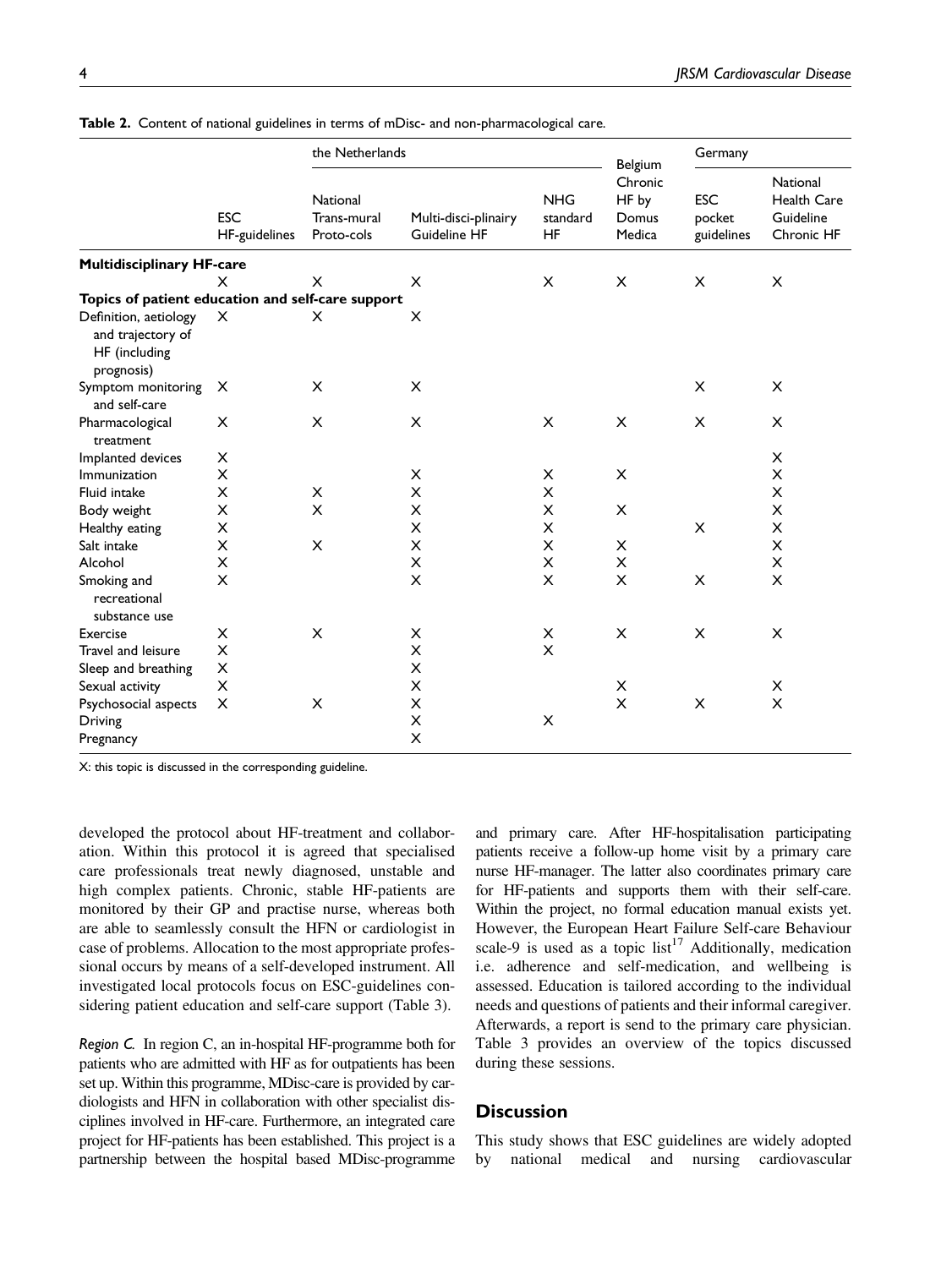|  | Table 3. Local guideline implementation in the different regions. |  |  |  |  |  |
|--|-------------------------------------------------------------------|--|--|--|--|--|
|--|-------------------------------------------------------------------|--|--|--|--|--|

|                                                      | Region A             | Region B                                   |                | Region C             |                    |  |
|------------------------------------------------------|----------------------|--------------------------------------------|----------------|----------------------|--------------------|--|
|                                                      | outpatient<br>clinic | outpatient<br>integrated<br>clinic<br>care |                | outpatient<br>clinic | integrated<br>care |  |
| <b>Multidisciplinary HF-care</b>                     | X                    | X                                          | X              | X                    | X                  |  |
| Topics of patient education and self-care<br>support |                      |                                            |                |                      |                    |  |
| Definition and aetiology including prognosis         |                      | X                                          | X              | X                    | X                  |  |
| Symptom monitoring and self-care                     |                      | X                                          | X              | X                    | X                  |  |
| Pharmacological treatment/ therapy adherence         | X                    | X                                          | X              | X                    | X                  |  |
| Implanted devices                                    |                      |                                            |                | X                    |                    |  |
| Immunization                                         |                      | X                                          | X              | X                    |                    |  |
| Diet and alcohol                                     | X                    | X                                          | X              | X                    | X                  |  |
| - Weighing                                           | X                    | X                                          | X              | X                    | X                  |  |
| - Salt intake                                        |                      | X                                          | X              | X                    | X                  |  |
| - Fluid intake                                       |                      | X                                          | X              | X                    | X                  |  |
| - Alcohol                                            |                      | X                                          | X              | X                    |                    |  |
| - Healthy eating                                     |                      |                                            |                |                      |                    |  |
| Smoking                                              |                      | X                                          | X              | X                    | X                  |  |
| Exercise                                             |                      | X                                          | X              | X                    | $\times$           |  |
| Travel and leisure                                   |                      | X                                          | X              | X                    |                    |  |
| Sleep                                                |                      | X                                          | X              |                      |                    |  |
| Sexual activity                                      |                      |                                            | X              | X                    |                    |  |
| Psychosocial aspects                                 |                      | X                                          | X              | X                    | X                  |  |
| Management of comorbidities                          |                      | X                                          | X              |                      |                    |  |
| Follow Up                                            |                      |                                            | $\pmb{\times}$ |                      | X                  |  |
| Revalidation                                         |                      | X                                          |                | X                    |                    |  |

X: this aspect of multidisciplinary care discussed in ESC-guidelines is regionally addressed.

associations, and that most of them either adopt or translate these guidelines into national guidelines. Yet, the level of implementation of ESC-Guidelines in terms of MDisc-care and patient education differ among the investigated nations and regions.

On national level in Belgium, a general strategy for chronic diseases was adopted. However, experts deem this strategy too generic to have a significant impact on HF-care.<sup>12</sup> Moreover, the Belgian Board of cardiovascular Pathology recommends MDisc-programmes for HF as a collaboration between a cardiologists with special interest in HF and a HFN who provides education and follow-up.<sup>13</sup> These programmes are not yet broadly implemented and no national DMP for HF exists in Belgium yet.<sup>13,14</sup> Moreover, the Belgian government does not recognise HF-specialist, nor provides reimbursement of HF-education or determining NT-pro-BNP.<sup>12</sup> This may, in part, explain that only a minority of Belgian hospitals developed a MDisc-programme for HF.<sup>13</sup>

Nevertheless, following the need for more integrated and MDisc-care, integrated care projects are currently being implemented throughout the country. Within each of these projects, hospital based specialist care cooperates with primary care. Unfortunately, no information was exchanged between the projects, which means that they all encountered the same problems without being able to learn from each other. To unite these different integrated care projects in the Flemish region in Belgium and work together towards a better HF-care, a learning HealthCare Network HF was established.<sup>18</sup> This network unites eight different regional integrated HF-projects in the Flemish region in Belgium. It aims to create an accessible, open and dynamic network in which knowledge and data can be exchanged to improve HF-care.<sup>18</sup> Moreover, it aims to facilitate the implementation of an MDisc-programme for  $HF$  in primary care.<sup>18</sup> This guideline driven bottom-up approach shows the urgent need to improve HF-care and HF-outcomes, yet it still has to be evaluated and scaled up.

In Germany, national criteria for integrated HF-care have been developed by the German Association of Cardiology. Healthcare facilities can apply for accreditation as HF-centre to take part in the integrated care network. In the whole of Germany 158 accredited HF-centres are in place.<sup>19</sup> Moreover, a national DMP-HF has been developed. However, The German Federal office of Social Security assessed this DMP-HF and concluded the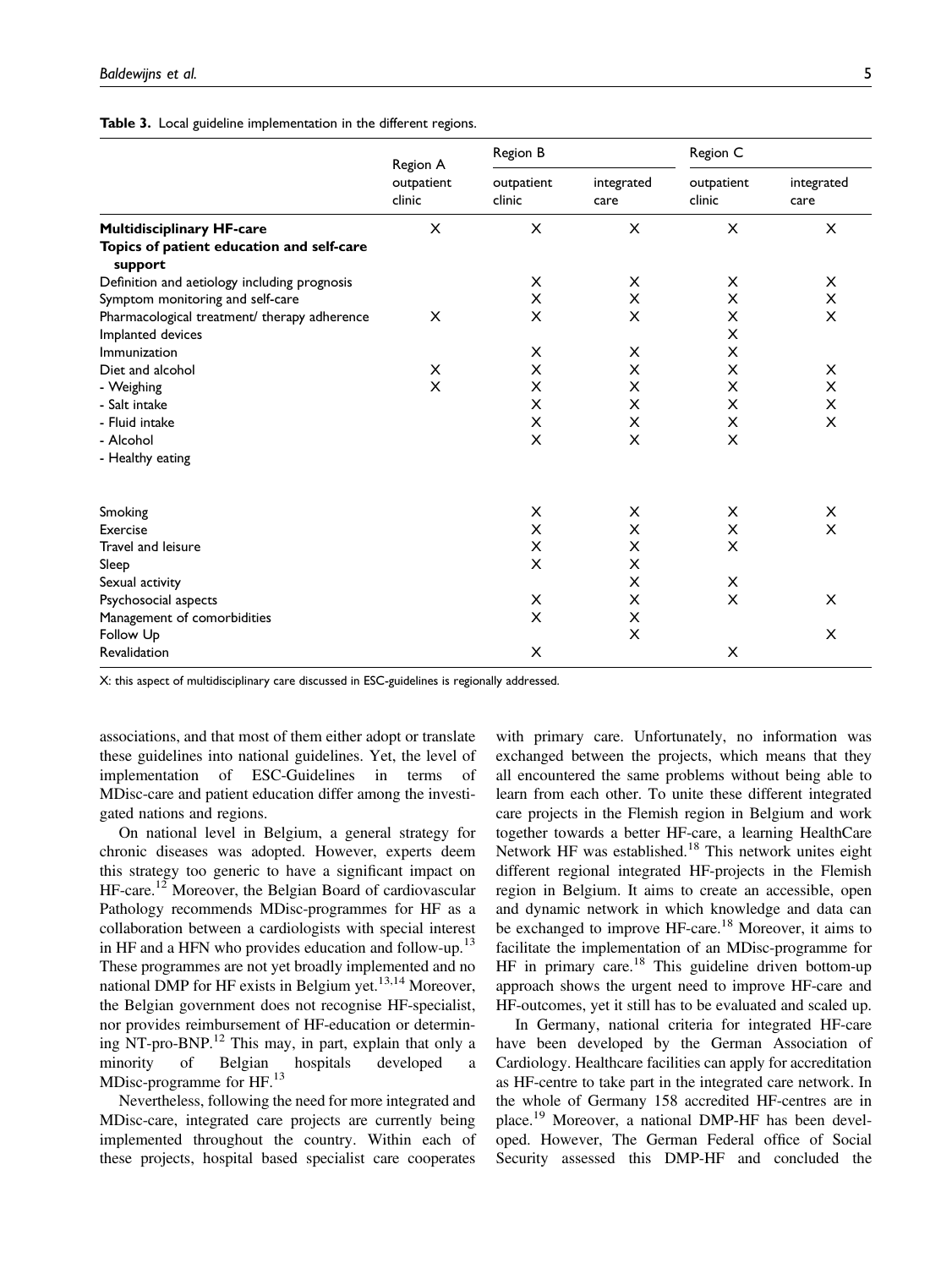education programme was not yet sufficiently evaluated and implemented in the outpatient setting.<sup>20,21</sup> Moreover, it also remains unclear what kind of professionals need to be involved in the DMP-HF, and how the responsibilities among the team members should be distributed. $21$  The German association of Cardiology promotes physician directed care in which the physician a.o. educates patients in cooperation with specialised nurses, however, this is not according to ESC-guidelines and may limit the impact of patient education. Additionally within the DMP-HF, HFNs are not identified as key partners, which is in contrast to ESC-guidelines who identify HFN in addition to cardiologists and GP's as one of the primarily involved HF related care givers.<sup>2</sup>

All investigated DMP's, national guidelines and local protocols include patient-education and self-care support. Yet, it is noticed that none of them addresses all key topics defined by ESC-guidelines. Topics considering lifestyle adjustment, symptom monitoring and therapy adherence are widely implemented whereas topics such as sleep, travel and sexual activity are rarely included. Yet, these topics have a significant impact on the quality of life and the progression of HF, too. $22,23$ 

Patient education and self-care support are cornerstones of integrated care services, since both have the potential to improve patients' knowledge and self-care abilities. $24$ Within region A and B, patient education is provided in the HF-outpatient setting by HFNs and in one by primary care nurses in the primary care setting. In addition, in both regions, protocols for comprehensive patienteducation and self-care support are in place. In region C, in the HF-outpatient setting, patient education is provided by cardiologists. Only patients whose therapy adherence is lacking, receive additional education and support by HFNs. However, whereas HFN are specifically trained to educate and support patients, cardiologists receive little training on this topic, yet extensively on HF-treatment. This may, in part, explain the lack of local protocols on patient-education and self-care support and the limited patient education and self-care support reported by healthcare professionals (Table 3).

Finally in one region, the DMP was established as project and not (yet) fully integrated in the standard of care process. The project based nature of integrated care projects may have additional challenges: first and foremost is that these projects are limited in time, thus scaling-up is very important but also very difficult for individual projects. Therefore, implementation plans beyond the project should be an integral part.

# Strengths and limitations

To our knowledge this is the first study that investigates regional implementation of ESC guidelines considering MDisc- and non-pharmacological care in terms of patienteducation and self-care support. As far as we are aware of, all national guidelines and local protocols concerning MDisc- and non-pharmacological treatment of HF have been included in this analysis. Yet, we cannot exclude that there may exist additional guidelines and particularly local protocols that are not included in this study. It is, however, unlikely they may provide other insights and therefore affect our conclusions.

This research focuses on three regions in three ESC-member states. Even within these countries, local and regional differences in HF-care are present but are not considered in this analysis. Also, significant differences between other ESC-member states not included in this study are likely, but not address so far. Therefore, it is recommendable to extend this research to other regions and countries to get broad insight into the implementation of the ESC-guidelines in Europe and the European 'real world' HF-care. The results of this study show the urgent need for this.

# Conclusion

This study shows that in all investigated nations national cardiovascular associations, national associations for primary care physicians and cardiovascular nurses endorse ESC-guidelines. However, structural barriers such as lack of a national strategy or of recognition of HF-professionals can hamper practical implementation of ESC-guidelines in general and in terms of patients education, SC-support and MDisc-care. However, in these countries and in the INTERACT-in-HF regions we have observed an increasing interest and commitment to implement multidisciplinary HF-care. This is shown by bottom-up initiatives leading to regional multidisciplinary HF-projects, national programmes and development of own quality criteria for HF-centres of expertise by national cardiovascular associations. Thus is it crucial that governments take on the challenges posed by HF and support the further scaling up and sustainability of these developments.

### Acknowledgements

The researchers would like to thank following persons for their input and collaboration Dr H. Vandenhout, Dr PJ. Hofkens, Dr K. Schütt, Dr dr M. Smeets, Dr C. Wabra, RN. MScN. O. Deckwart for their input and collaboration.

# Declaration of conflicting interests

The author(s) declared no potential conflicts of interest with respect to the research, authorship, and/or publication of this article.

#### Funding

The author(s) received no financial support for the research, authorship and/or publication of this article. This research was funded by INTERREG NWE (IVb) RECAP.